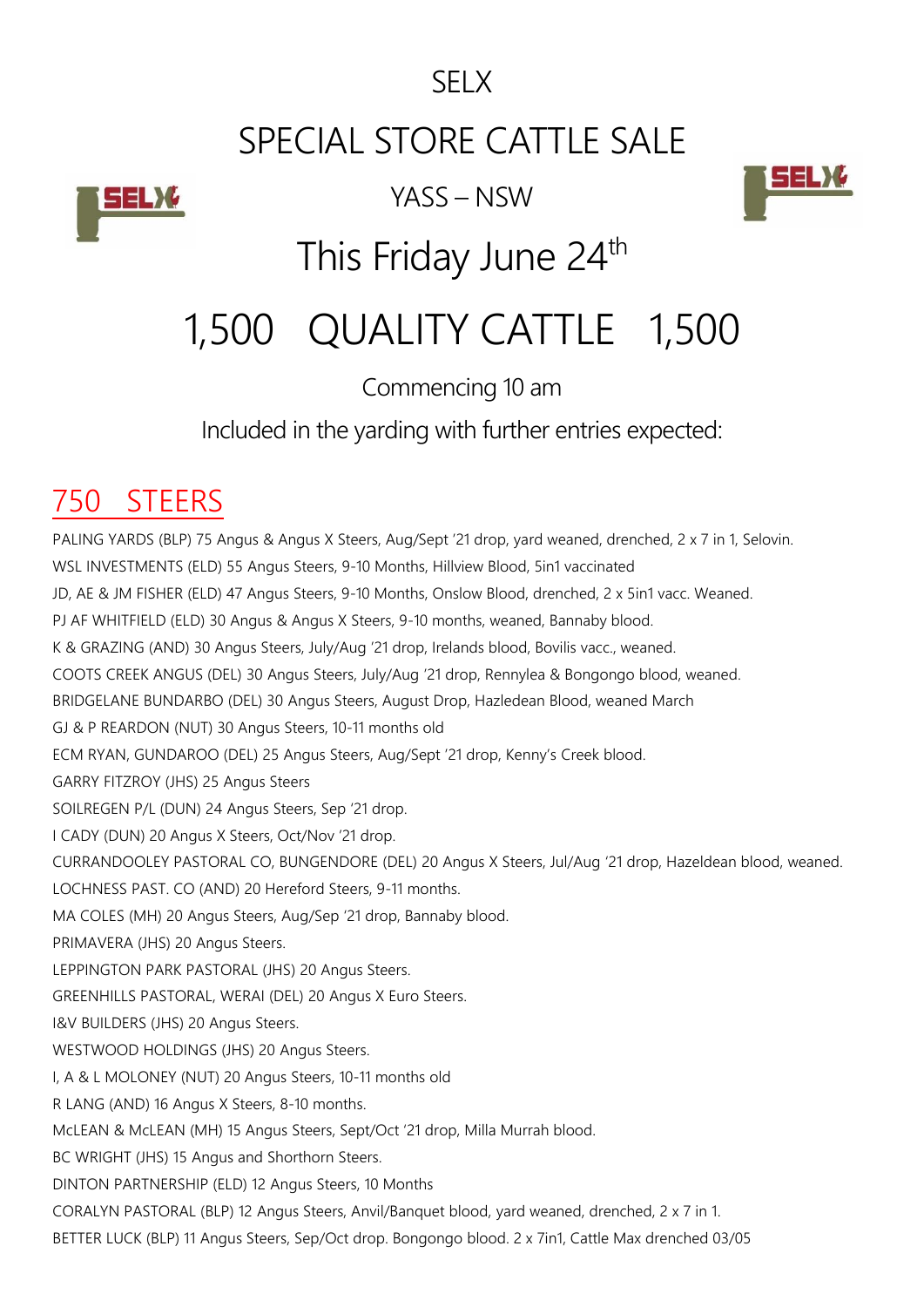CRAGO AND BARBER (DUN) 11 Angus Steers, Sep '21 drop. CADFOR MURRAY GREY STUD (AND) 10 Murray Grey Steers, 11-12 months, 2 x Bovilis MH + IBR, drenched. B & M PRICE (DUN) 10 Angus Steers, Aug/Sep '21 drop. BUNDIDGERRY (ELD) 10 Angus Steers, 8-9 months DJ & TA Croker (NUT) 10 Charolais x Angus Steers, 10 months old, weaned GJ & P REARDON (NUT) 10 Murray Grey Steers, 10-11 months old ADRIENNE RYAN (HOL) 10 Angus Steers, Sept '21 drop, Bongongo Angus blood. R THWAITES (JHS) 8 Hereford Steers, Billillingra blood, yard weaned. S & N PRICE (DUN) 6 Angus Steers, Aug '21 drop. GREENHILLS PASTORAL, WERAI (DEL) 6 Angus X Hereford Steers.

#### 500 HEIFERS

PALING YARDS (BLP) 40 Angus & Angus X Heifers, Aug/Sep '21 drop, yard weaned, drenched, 2 x 7 in 1, Selovin. HEADWATER FARM (JHS) 40 Angus Heifers, weaned COOTS CREEK ANGUS (DEL) 30 Angus Heifers, July/Aug '21 drop, Rennylea & Bongongo blood, weaned. GJ & P REARDON (NUT) 30 Angus Heifers, 10-11 months old R THWAITES (JHS) 28 Hereford Heifers, Billillingra blood, yard weaned. ECM RYAN, GUNDAROO (DEL) 25 Angus Heifers, Aug/Sep '21 drop, Kenny's Creek blood. M A COLES (MH) 20 Angus Heifers, Aug/Sep '21 drop, Bannaby blood. I CADY (DUN) 20 Angus X Heifers, Oct/Nov '21 drop. CURRANDOOLEY PASTORAL CO, BUNGENDORE (DEL) 20 Angus X Heifers, Jul/Aug '21 drop, Hazeldean blood, weaned. M & S SHARMAN, JUGIONG (DEL) 20 Angus Heifers, Jul/Aug '21 drop, Bongongo blood, drenched, 5 in 1 vacc., yard weaned. GARRY FITZROY (JHS) 20 Angus Heifers I & V BUILDERS (JHS) 20 Angus Heifers WESTWOOD HOLDINGS (JHS) 20 Angus Heifers. BC WRIGHT (JHS) 20 Angus and Shorthorn Heifers. R LANG (AND) 16 Angus X Heifers, 8-10 months. ARDROSSAN NURSERIES, BATLOW (AGS), 15 Black Baldy Heifers, Bongongo blood. Top of the drop heifers, none retained. I, A & L MOLONEY (NUT) 15 Angus Heifers, 10-11 months old B & M PRICE (DUN) 11 Angus Heifers, Aug/Sep drop. BETTER LUCK (BLP) 11 Angus Heifers, Sep/Oct drop. Bongongo blood. 2 x 7in1, Cattle Max drenched 03/05 PRIMAVERA (JHS) 10 Angus Heifers. LEPPINGTON PARK PASTORAL (JHS) 10 Angus Heifers. BUNDIDGERRY (ELD) 10 Angus Heifers, 8-9 Months S SOTIROSKI (JHS) 10 Angus yearling Heifers. GJ & P REARDON (NUT) 10 Murray Grey Heifers, 10-11 months old S & N PRICE (DUN) 5 Angus Heifers, Aug '21 drop. CRAGO AND BARBER (DUN) 2 Angus Heifers, Sep '21 drop.